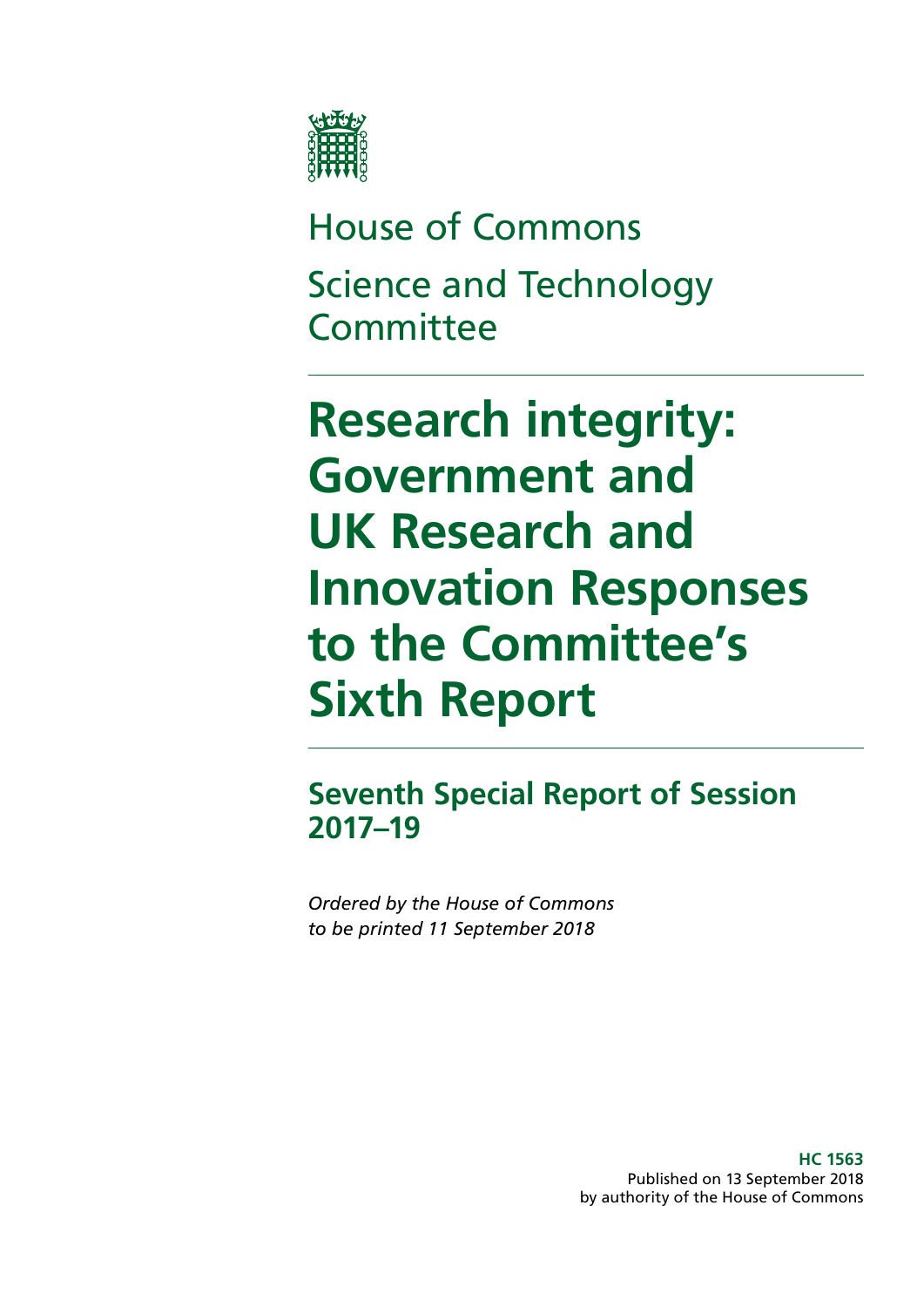#### **Science and Technology Committee**

The Science and Technology Committee is appointed by the House of Commons to examine the expenditure, administration and policy of the Government Office for Science and associated public bodies.

#### **Current membership**

[Norman Lamb MP](https://www.parliament.uk/biographies/commons/norman-lamb/1439) (*Liberal Democrat*, *North Norfolk*) (Chair) [Vicky Ford MP](https://www.parliament.uk/biographies/commons/vicky-ford/4674) (*Conservative, Chelmsford*) [Bill Grant MP](https://www.parliament.uk/biographies/commons/bill-grant/4605) (*Conservative, Ayr, Carrick and Cumnock*) [Darren Jones MP](https://www.parliament.uk/biographies/commons/darren-jones/4621) (*Labour, Bristol North West*) [Liz Kendall MP](https://www.parliament.uk/biographies/commons/liz-kendall/4026) (*Labour, Leicester West*) [Stephen Metcalfe MP](https://www.parliament.uk/biographies/commons/stephen-metcalfe/4092) (*Conservative, South Basildon and East Thurrock*) [Carol Monaghan MP](https://www.parliament.uk/biographies/commons/carol-monaghan/4443) (*Scottish National Party, Glasgow North West*) [Damien Moore MP](https://www.parliament.uk/biographies/commons/damien-moore/4669) (*Conservative, Southport*) [Neil O'Brien MP](https://www.parliament.uk/biographies/commons/neil-o) (*Conservative, Harborough*) [Graham Stringer MP](https://www.parliament.uk/biographies/commons/graham-stringer/449) (*Labour, Blackley and Broughton*) [Martin Whitfield MP](https://www.parliament.uk/biographies/commons/martin-whitfield/4626) (*Labour, East Lothian*)

#### **Powers**

The Committee is one of the departmental select committees, the powers of which are set out in House of Commons Standing Orders, principally in SO No 152. These are available on the internet via [www.parliament.uk.](https://www.parliament.uk/)

#### **Publication**

Committee reports are published on the Committee's website at [www.parliament.uk/science](https://www.parliament.uk/business/committees/committees-a-z/commons-select/science-and-technology-committee/) and in print by Order of the House.

Evidence relating to this report is published on the relevant [inquiry page](https://www.parliament.uk/business/committees/committees-a-z/commons-select/science-and-technology-committee/inquiries/parliament-2017/research-integrity-17-19/publications/) of the Committee's website.

#### **Committee staff**

The current staff of the Committee are: Danielle Nash (Clerk), Zoë Grünewald (Second Clerk), Dr Harry Beeson (Committee Specialist), Dr Elizabeth Rough (Committee Specialist), Martin Smith (Committee Specialist), Sonia Draper (Senior Committee Assistant), Julie Storey (Committee Assistant), and Anne Peacock (Media Officer).

#### **Contacts**

All correspondence should be addressed to the Clerk of the Science and Technology Committee, House of Commons, London SW1A 0AA. The telephone number for general inquiries is: 020 7219 2793; the Committee's e-mail address is: scitechcom@parliament.uk.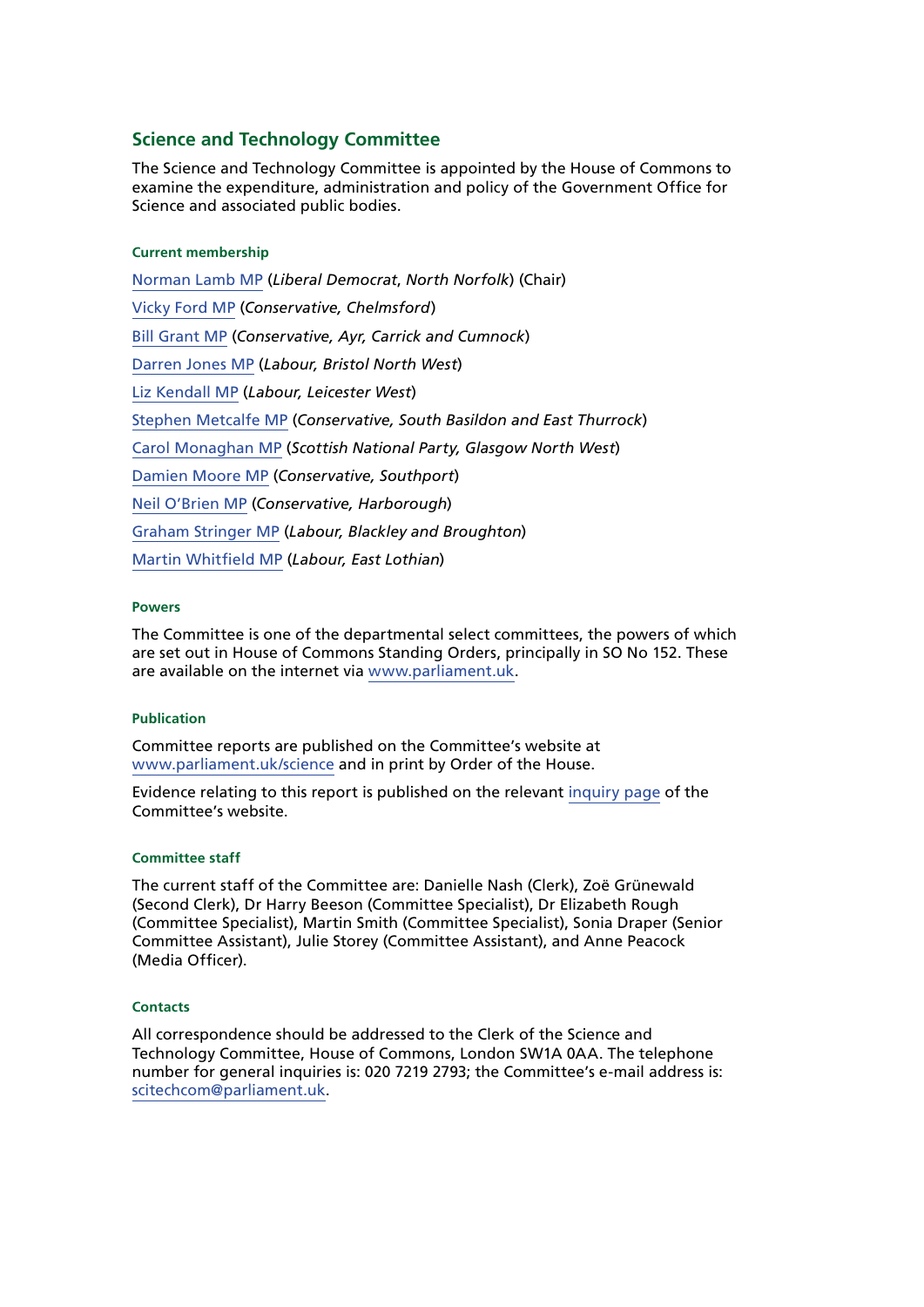# Seventh Special Report

On 11 July 2018 the Committee published its Sixth Report of Session 2017–19, *[Research](https://publications.parliament.uk/pa/cm201719/cmselect/cmsctech/350/350.pdf) [integrity](https://publications.parliament.uk/pa/cm201719/cmselect/cmsctech/350/350.pdf)* [HC 350]. The response from the Government, and an accompanying letter from Sam Gyimah MP, were received on 6 September 2018. The Committee also received a response from UK Research and Innovation on 6 September. The responses are appended below.

## Appendix 1: Letter from Sam Gyimah, MP, Minister of State for Universities, Science, Research and Innovation

Thank you for your Committee's comments and recommendations regarding research integrity. I am now enclosing a formal response to the Committee's report. We have continued to work closely with UKRI on this issue. A number of recommendations in the report are directed to UKRI and they will be responding to the Committee separately.

I am glad that I was able to appear before the Committee on 8 May to reinforce my commitment, both to the Committee and the wider research community, to ensure we maintain the highest standards of propriety in research.

The Government fully recognises the importance of excellent research and we will continue to work closely with UKRI to ensure that researchers are able to work in a culture which is conducive to the highest standards, and that those who use research, and the public at large, can have absolute faith in the quality and reliability of the UK's world-leading base, now and into the future.

I look forward to working with you and the other members of the Committee as we move forward.

6 September 2018

# Appendix 2: Government Response

**The Government rightly invests considerable sums of public money in research, and investment in research and development as a proportion of GDP is set to grow further in the coming years. The Government needs to be confident that all possible steps are being taken to ensure that this money is not wasted through problems with research integrity, and that the research that it buys is as reliable as possible. While the Government should not seek to interfere directly in research matters or compromise the independence of universities, it should nevertheless maintain an active interest in supporting research integrity and ensuring that all elements of self-regulation are functioning well in order to get the best value possible from public investment**. (Paragraph 9)

1. A significant part of Government funding for research and innovation is through UK Research and Innovation (UKRI), with more than £6.5 billion flowing through it each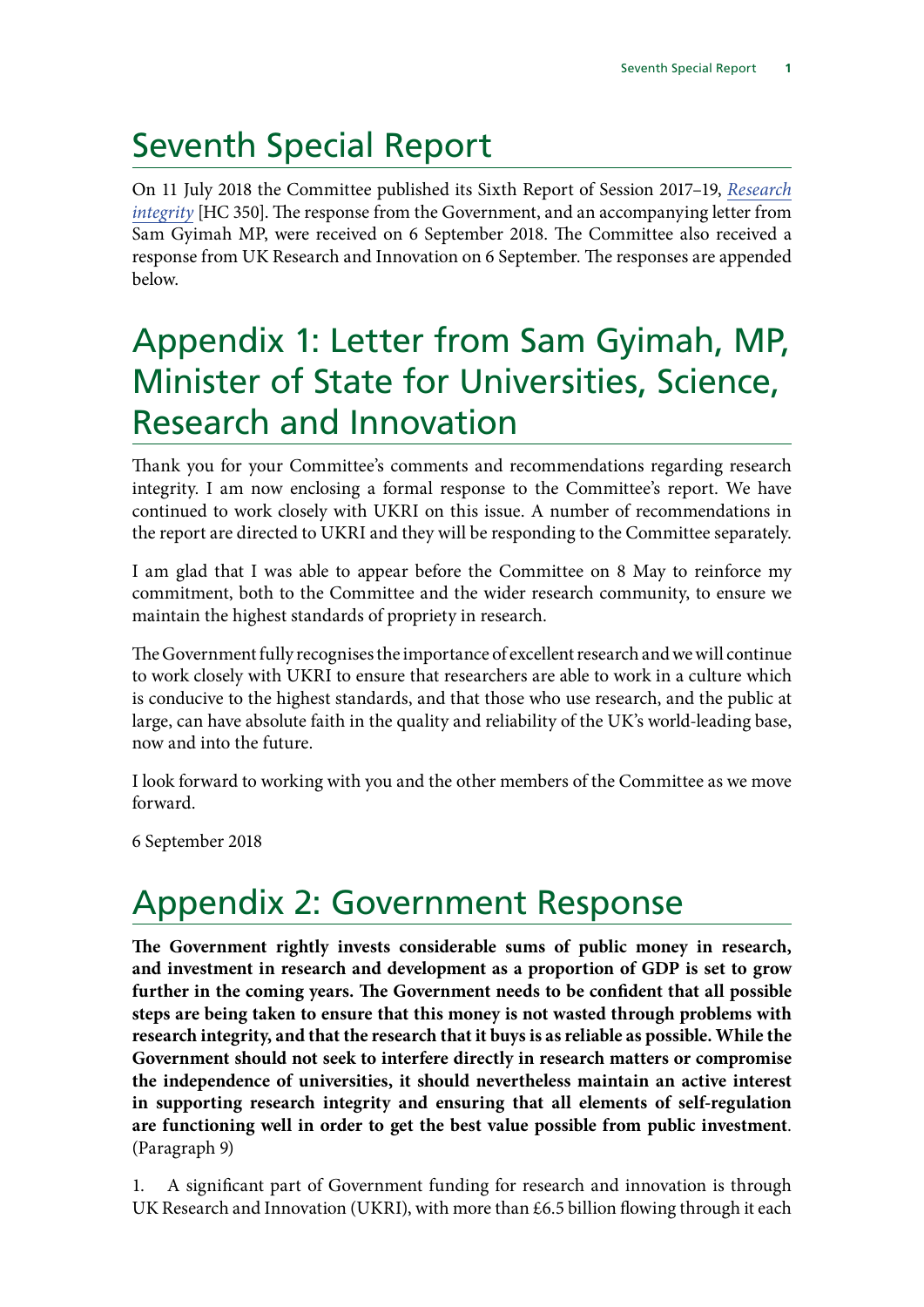year. One of the benefits of UKRI is that it brings together the seven Research Councils, Innovate UK and Research England. UKRI is well placed to ensure that all elements of self-regulation are consistent and functioning well across the whole range of research funded by them, as well as providing best practice and leadership to other funders.

**We endorse the Government Chief Scientific Adviser's call for Government departments to sign up to the Concordat on Research Integrity to ensure consistency of approaches to research governance. If the Concordat is suitably strengthened, as we recommend above, this will be a useful step forward. We look forward to receiving further details of actions taken by the departments in response to his initiative in the Government's response to this report**. (Paragraph 46)

2. The Government notes this recommendation and recognises the importance of the issues raised by the Concordat for the work conducted by government. The Government Chief Scientific Adviser has written to departments asking that they sign up to the Concordat. The Government Office for Science is now working with them and with colleagues in the government analytical professions to explore how this might be implemented.

**It is surprising that most UK universities are not subscribers to the UK Research Integrity Office. The result is that the profile and impact of UKRIO might be highest with the institutions which already choose to participate, rather than the ones that might need the most help. The default assumption for all universities should be that they are subscribers to UKRIO, unless they can explain why they do not need to use UKRIO's advisory services.** *We recommend that the Government and Universities UK write jointly to all universities to encourage them to engage with UKRIO and consider subscribing to its services.* (Paragraph 50)

3. The Government recognises the important role that UKRIO play in promoting engagement and making clear that public funds should be used with integrity wherever possible to ensure that research is reproducible and reliable. Not all Higher Education Institutions are in receipt of public funding for research but where universities do receive public funding, we will explore with Universities UK (UUK) and UKRIO how we can promote the work of UKRIO as an organisation that furthers good practice in academic, scientific and medical research.

**We are encouraged to see moves towards open publishing of datasets, and steps being taken to improve reporting of research methods through reporting checklists. However, we also recognise the need for protocols for accessing research data to ensure that secondary analysis is conducted appropriately.** *The Centre for Data Ethics and Innovation should consider further how best to balance the need for data to be openly shared with the need to ensure that data is used responsibly in secondary analysis.*  (Paragraph 75)

4. The Centre for Data Ethics and Innovation will seek to maximise the opportunities for data innovation while ensuring that data is used responsibly and ethically. The Government is currently consulting on the issues which the Centre for Data Ethics and Innovation should consider as part of its initial work programme. These details will be agreed once the consultation has closed.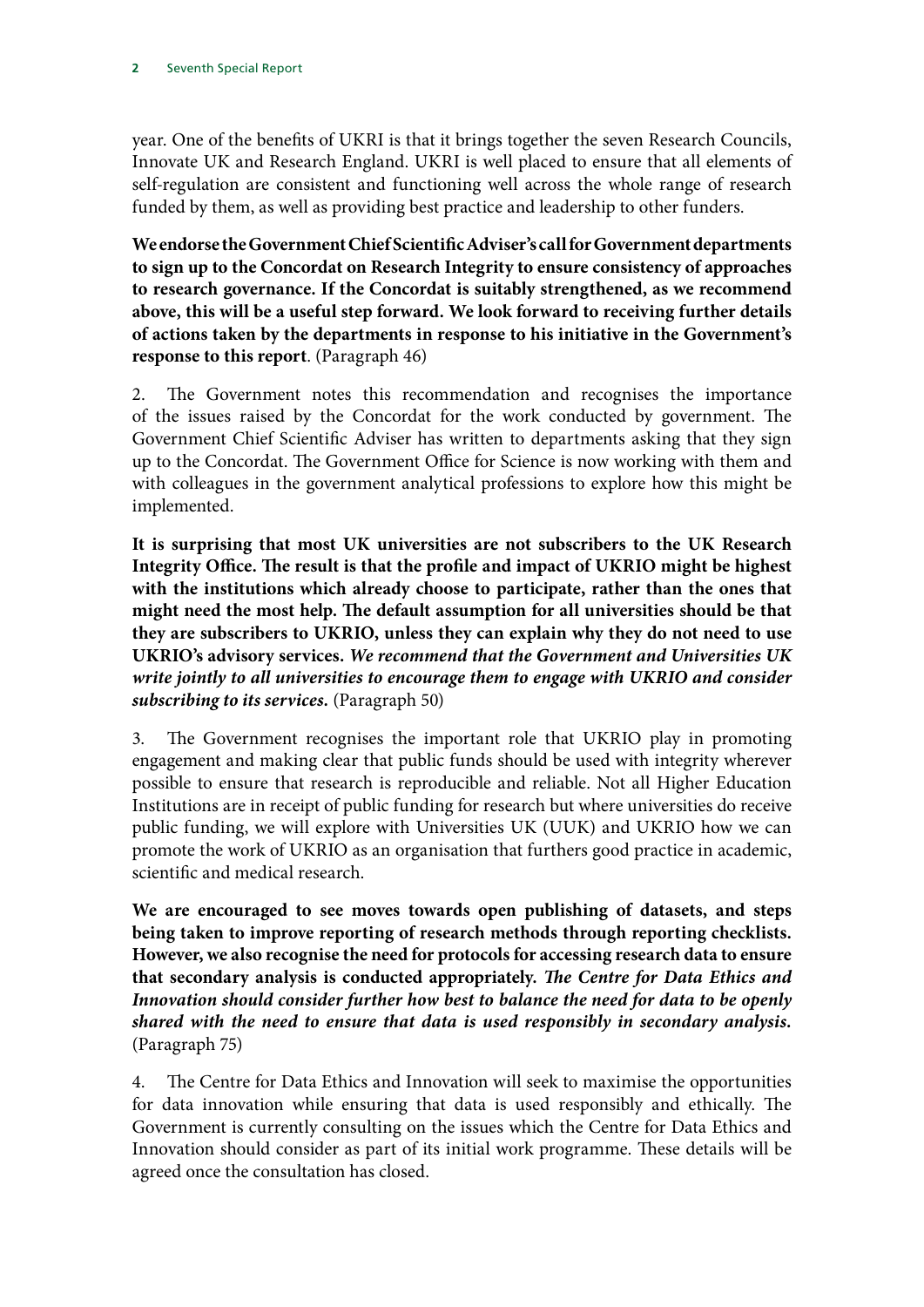## **Strengthening the Concordat**

**Most universities take their research integrity responsibilities seriously, but progress in implementing the Concordat to Support Research Integrity across the whole sector is disappointing. Six years on from the signing of the Concordat, the sector as a whole still falls some way short of full compliance in terms of publishing an annual statement, which risks giving the impression of pockets of complacency. We were surprised by the reasons that some universities gave for not publishing an annual statement on research integrity as recommended by the Concordat. The majority of universities have successfully balanced transparency against confidentiality in producing an annual statement, but a few are lagging behind and see transparency as a threat to their public image. Publishing an annual statement is a positive opportunity for an institution to set out the steps that it is taking to safeguard research standards, as well as to report on the number of investigations. We were encouraged that our letter to all Universities UK members prompted some of them to take steps to improve their compliance with the Concordat. More leadership is required to drive the implementation of the Concordat across the whole of the research sector, and we return to this issue in Chapter 6. We welcome Universities UK's plans to convene a Research Integrity Forum meeting to consider our recommendations relating to the Concordat and look forward to seeing the results of their work**. (Paragraph 39)

**Compliance with the Concordat has technically been a condition of receiving funding from research councils and higher education funding councils since 2013, but meaningful sanctions have never been deployed. The Concordat contains mainly highlevel statements rather than explicit measurable requirements, and comprehensive information on 'compliance' is not collected by the funders.** *We recommend that the signatories update and strengthen the Concordat by making the requirements and expectations clearer, and produce a route map and timetable for reaching 100% compliance with the strengthened version within the next year. UKRI should collect and publish details of universities that are not compliant. In particular, the Concordat should be strengthened in relation to training on research integrity (discussed in Chapter 4), processes for responding to allegations of misconduct (see Chapter 5), commitments to clinical trials transparency (which we will return to in a dedicated report) and publication of 'negative' research results*. (Paragraph 43)

**Universities and other employers of researchers need to be able to demonstrate that they are following best practice in the way that investigations are conducted. The annual narrative report recommended by the Concordat (see Chapter 3) is one opportunity for institutions to review their processes and set out whether they reflect UKRIO's guidance. Any suggestion that best practices are not being followed is a concern, particularly given the reputational risk of, for example, not using external panel members in some stages of the process. UKRIO's guidance on misconduct processes was published in 2008; it is worrying that, ten years on, some institutions may not yet have acted on it.** *We recommend that following best practice in use of external panel members form an explicit part of a strengthened Concordat*. (Paragraph 88)

5. The Government welcomes the Committee's recommendation of strengthening the Concordat. The Government believes that the Concordat is an appropriate and proportionate approach to supporting the highest levels of integrity and rigour in our research base. However, it is clear that there is still work to do, to ensure that researchers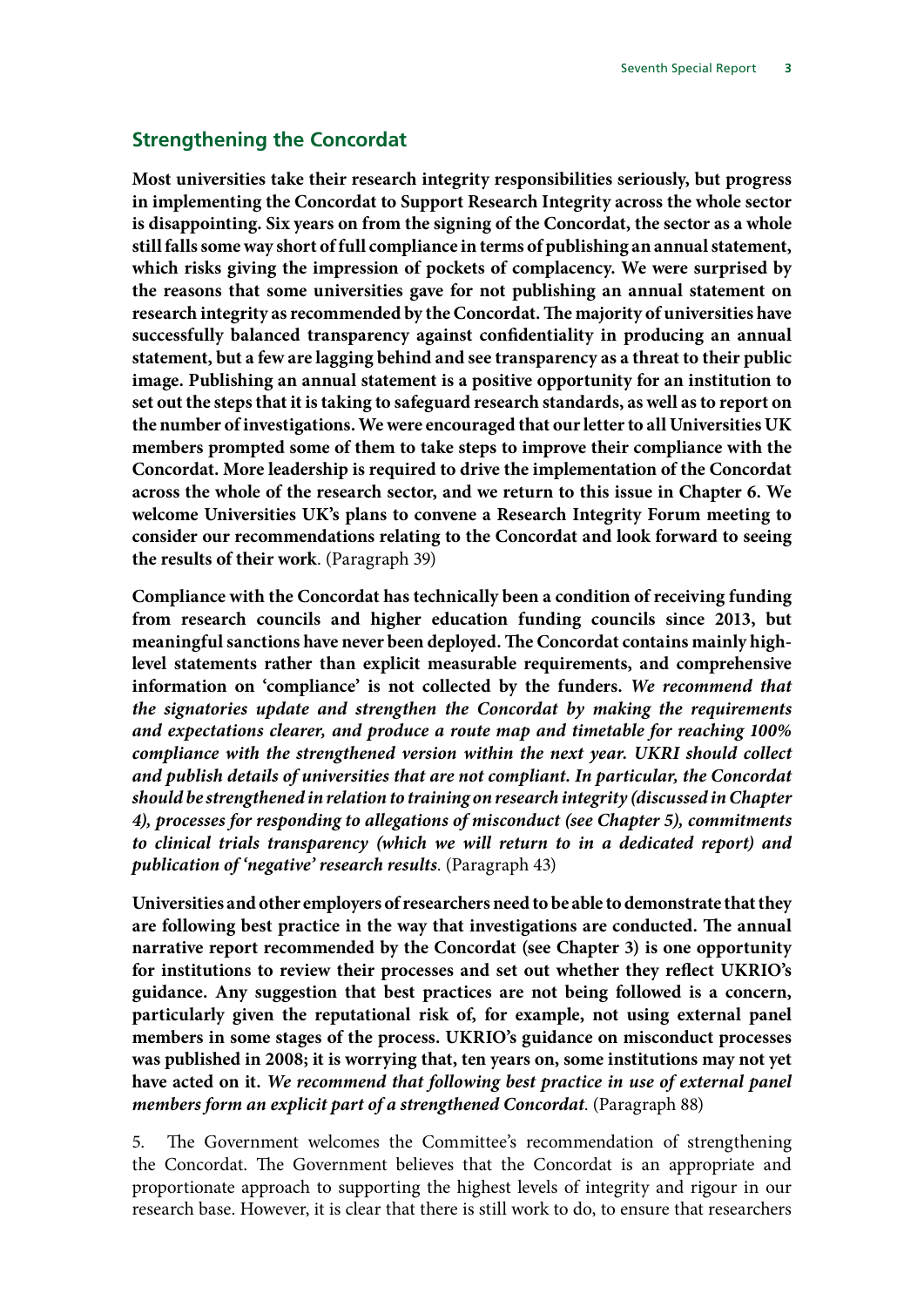are able to work in a culture which is conducive to the highest standards, and that those who use research, and the public at large, can have complete faith in the quality and reliability of the UKs world leading research base, now and in the future.

6. The Forum on Research Integrity is now continuing its work to strengthen the Concordat, including requiring external representation on investigatory panels considering significant cases of misconduct. The Forum was already considering an action plan and is considering the Committee's recommendations before proceeding. The Department for Business, Energy and Industrial Strategy is a member of the Forum and Sam Gyimah, Minister for Universities, Science, Research and Innovation re-affirmed the Department's support for the Concordat when he wrote to the Committee in March.

**Cases of researchers committing misconduct at a string of institutions suggest that either some universities are using non-disclosure agreements to keep misconduct quiet, or are not being sufficiently diligent in checking references when hiring researchers. Hiding misconduct through non-disclosure agreements is not acceptable, not least as it effectively makes the institution complicit in future misconduct by that individual.**  *The Government should ask UKRI to consider how this practice can be effectively banned by institutions receiving public funds, and statements to this effect should be included in a strengthened Concordat (see Chapter 3). Meanwhile, there is a need for greater diligence in employers checking for past misconduct, and for previous employers fully disclosing such information*. (Paragraph 101)

7. The Cabinet Office has issued guidance regarding the use of settlement agreements, special severance payments and confidentiality clauses on termination of employment. As that guidance states, the Government does not support the use of terms in settlement agreements that, for example, avoid the taking of appropriate disciplinary action. Similarly, such terms should not be used to mask malpractice.

8. As such, the Government agrees that deliberate research misconduct should be taken extremely seriously. As a first step, we will ask UKRI to explore the scale of the problem and to provide advice on what specific action or actions may be needed, in addition to a strengthening of the Concordat.

9. In considering this, UKRI will need to take account of relevant legal implications, including those regarding employment protection legislation, and the wider impact of any proposed approach, including seeking the views of the Office for Students as the regulators of the higher education sector in England, as well as Devolved counterparts responsible for HE in Scotland, Wales and Northern Ireland.

10. With regard to research integrity, UKRI sets standards for institutions in receipt of UKRI funding, but any proposed approach would need to be coherent across a range of other funders of research, and would need to be agreed with them.

**Researcher mobility means that research misconduct investigations may require coordination between current and former employers, and between journals and funders. We are encouraged to see the Russell Group developing protocols for communicating with related parties when dealing with allegations that cross institutional boundaries. There is a need for all parts of the system to work together including employers, funders and publishers of research outputs—but there appear to be problems with the required sharing of confidential information.** *We recommend*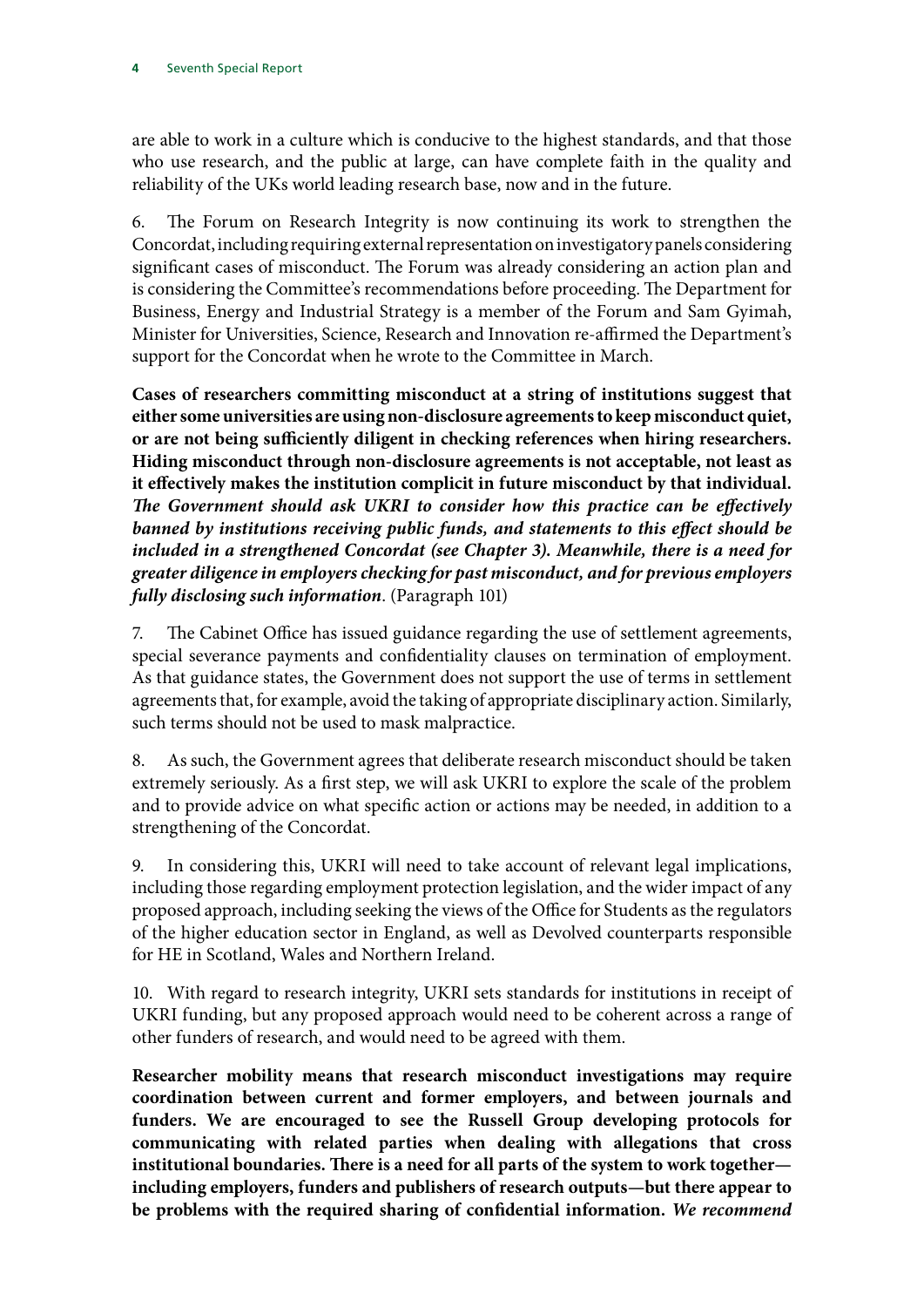*that employers, funders and publishers of research work together to agree a protocol for information-sharing on researchers involved in research integrity problems in a way that meets employment protection legislation. Commitments in this vein could form part of a tightened Concordat (see Chapter 3)***.** (Paragraph 106)

11. The Government agrees that as part of a strengthening of the Concordat, the Forum should consider possible options for increased transparency, having due regard for all relevant legislation.

#### **Establishment of a new committee**

**The available data on misconduct investigations suggest that serious research misconduct is rare, but it is impossible to be certain without better data. There is a mismatch between the number of investigations and the scale of reported temptations to compromise on research standards, the 'reproducibility crisis' in some disciplines, the growth in journal article retraction rates, and trends in image manipulation. We hope that most researchers will never succumb to the temptations to compromise on research standards, and some of these trends may be the product of increased detection and correction of honest errors. Nevertheless, it is worrying that there seem to be so few formal research misconduct investigations conducted by universities. Increases in the number of investigations should be seen as a healthy sign of more active self-regulation. Further work is needed to determine the scale of the problem**. (Paragraph 28)

**We see a gap in the UK system for a body that can provide a means of independently verifying whether a research institution has followed appropriate processes to investigate misconduct, as in Australia and Canada.** *We recommend that the Government ask UKRI to establish a new national committee which could undertake this role. Employers should still have the first responsibility for investigating and taking action in response to allegations of research misconduct, but there should be a means of checking that processes have been followed appropriately. The new committee should be able to recommend to UKRI that funding be restricted or reclaimed if an employer has not followed appropriate processes in responding to research misconduct. While established under the auspices of UKRI, the new committee should have its own secretariat and sufficient independence from it so that it can act in cases where the research is not funded by UKRI. Without a body along the lines we suggest there is a risk that demands for statutory regulation will grow in the future. We recognise that there is a strong consensus within the community about the disadvantages that overbearing regulation could bring. We argue, however, that the onus is now on the community to support steps to avoid this***.** (Paragraph 122)

*We recommend that the national committee should also have formal responsibility for promoting research integrity, as the equivalent body does in Canada. Working with Universities UK, the new committee should take responsibility for driving the implementation of an updated and strengthened Concordat, and following up on other recommendations to the sector in this report. Meanwhile, UKRIO should continue its work in providing advice on research integrity and sharing best practice. It should now advise UKRI on the creation of the new body, including its work methods, drawing on the best international examples*. (Paragraph 123)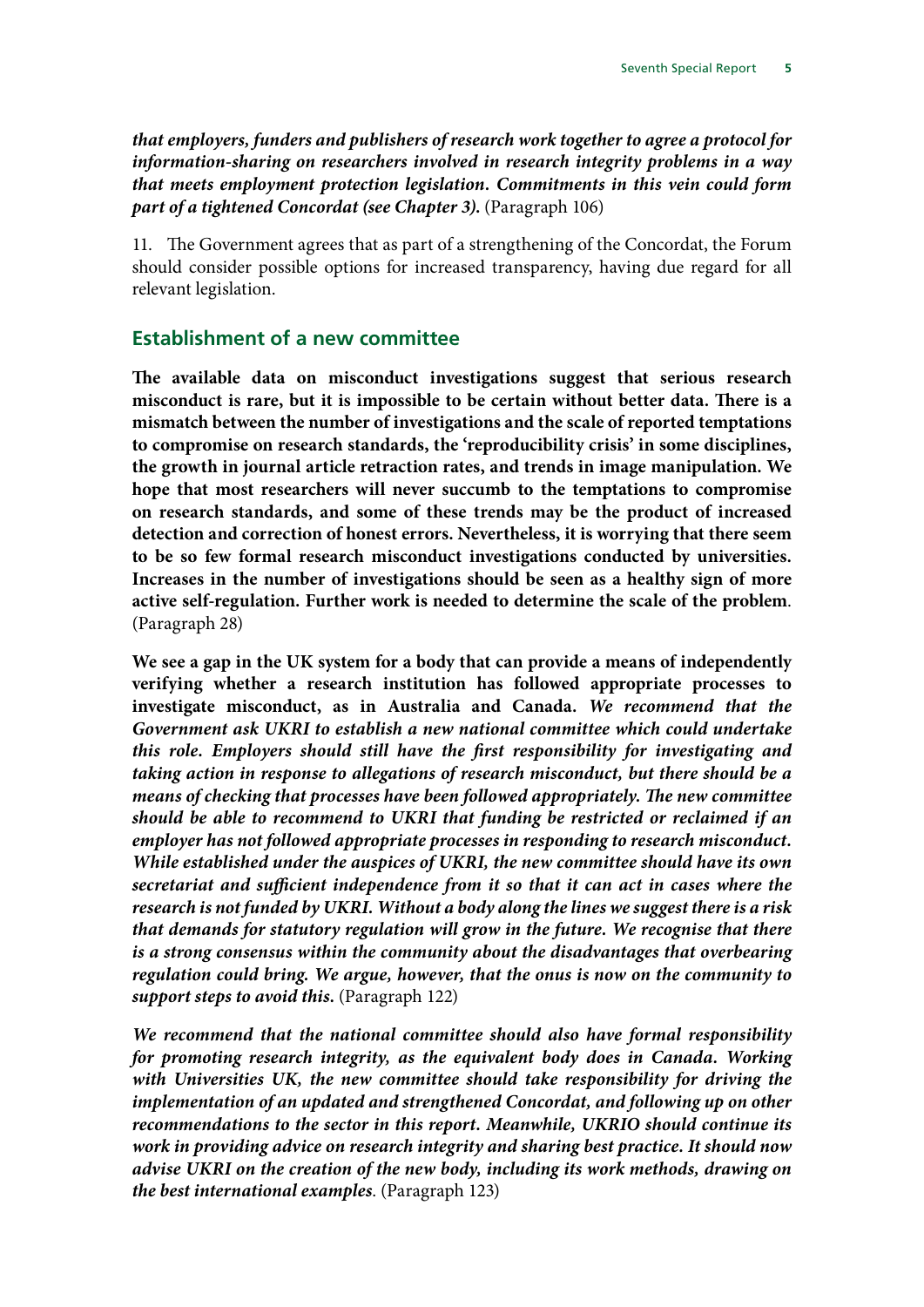**Transparency is a key feature of a healthy research integrity system.** *The new national research integrity committee we recommend should publish an annual report on the state of research integrity in the UK, looking across the whole of research, and collecting information on: retractions; misconduct investigations and their outcomes; Concordat compliance; and training undertaken. The data for this will come from university narrative statements and the aggregated data on screening-phase investigations that UKRI is now being provided with. The proposed national committee should also consider how best to engage industry with the issue of research integrity, and should incorporate meaningful information on this aspect in its annual report***.** (Paragraph 128)

12. The Committee has highlighted a number of important issues in making these recommendations. In considering the establishment of a new independent committee and its role in this area, the Government must be assured that such a committee would be appropriate in the overall UK context, proportionate and represent value for money, and it is important that we fully explore this option over a longer timescale.

13. The impact of these recommendations needs to be evaluated and considered alongside the existing frameworks and bodies in place, the impact of a new strengthened Concordat and a more detailed understanding of the scale of the issues to ensure any action is proportionate. We also need to be clear about the costs and potential benefits, and ensure that such an approach would not lead to a duplication of existing measures and arrangements or risk inconsistent messaging in this area.

14. We will therefore task UKRI to undertake this consideration and evaluation so that the option can be fully explored in a longer timescale. We will write to the Committee when this work has been concluded

## Appendix 3: UK Research and Innovation Response

1. UK Research and Innovation (UKRI) welcomes the Science and Technology Committee's report. Creating a strong and responsible culture is crucial to enable the best research and innovation and to gain and maintain public trust. We are committed to using our position as the largest public-sector funder of research and innovation in the UK to lead positive behavioural change both nationally and internationally.

2. Between the Committee's last formal evidence session and the publication of the its report, we launched our Strategic Prospectus. In this document we committed to working with stakeholders in the UK and internationally to review the operating environment for research in the UK and around the world. We will act on the results to ensure that our funding and operations encourage the best practices and behaviours.

3. In formulating our response, we have been working closely with the Department for Business, Energy and Industrial Strategy (BEIS), Universities UK (UUK), UK Research Integrity Office (UKRIO) and the signatories to the Concordat to Support Research Integrity ("the concordat").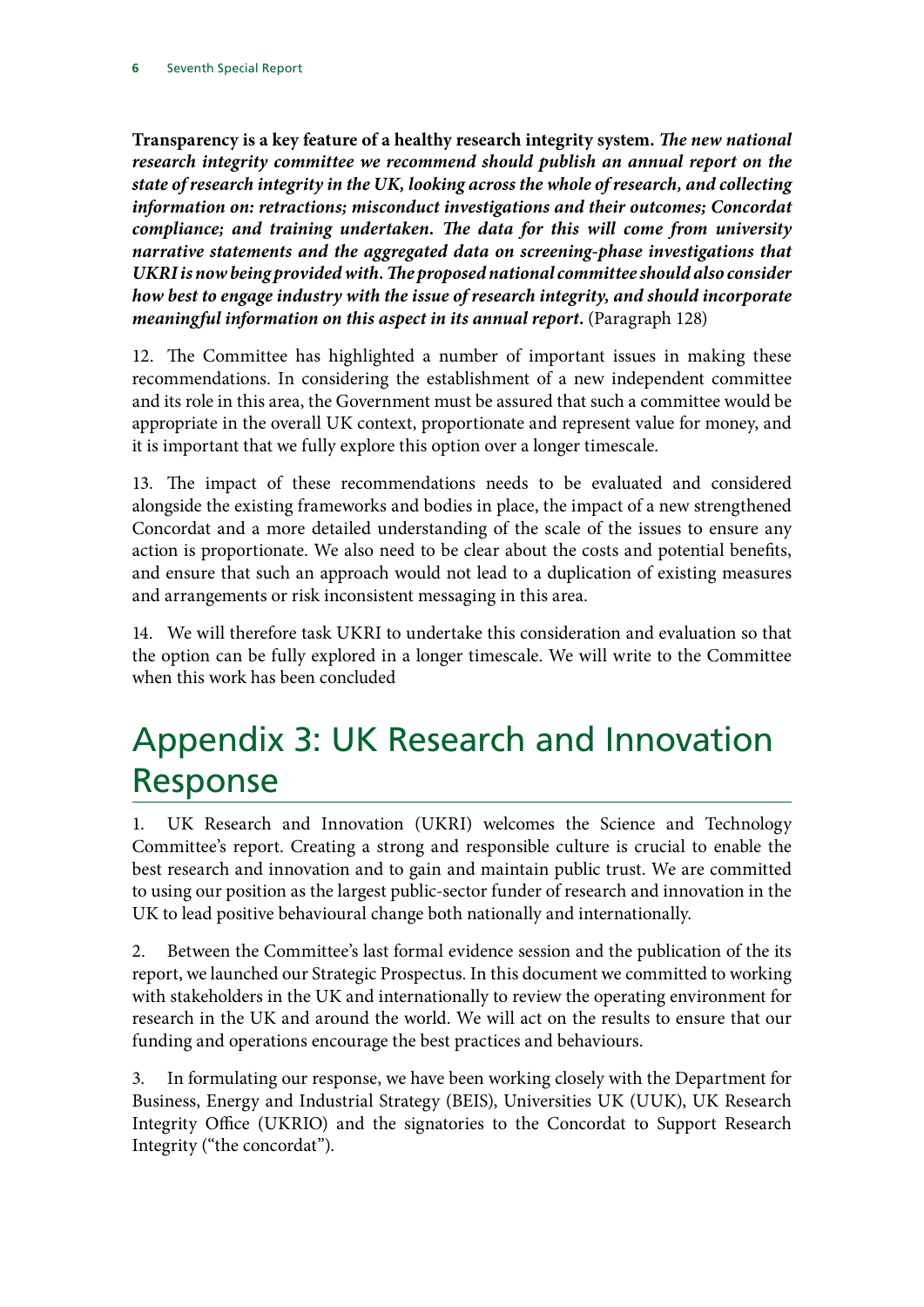**We recommend that the signatories update and strengthen the Concordat by making the requirements and expectations clearer, and produce a route map and timetable for reaching 100% compliance with the strengthened version within the next year**. (Paragraph 43)

4. The concordat signatories agree with the recommendation to update and strengthen the concordat. As a signatory, we will work to make the concordat's requirements and expectations clearer. Over the next twelve months, the signatories will agree the revised version of the concordat and provide the committee with a route map and timetable for reaching 100% compliance.

**We see a gap in the UK system for a body that can provide a means of independently verifying whether a research institution has followed appropriate processes to investigate misconduct, as in Australia and Canada.** *We recommend that the government ask UKRI to establish a new national committee which could undertake this role***.** (Paragraph 122)

5. As the government stated in its response to the committee today, it has asked us to consider the establishment of a new independent research integrity committee, and we are pleased to do so.

6. We agree that employers should still have the first responsibility for investigating and taking action in response to allegations. Recognising the committee's findings, as part of our advice to government, we will consider the potential role that an independent committee could play in examining whether the research institutions that have accepted compliance with the concordat as a condition of funding have followed appropriate processes in investigating misconduct.

7. We will look carefully at how a national committee as proposed could best be implemented, and we will engage closely with stakeholders on this. In particular, we will draw on the advice of UKRIO, notably around training and the new body's membership, as well as engaging with the wider sector and with the devolved administrations. We will report our findings to the Science and Technology Committee (via our sponsor department) in early 2019.

#### *UKRI should collect and publish details of universities that are not [yet] compliant [with the concordat]*. (Paragraph 43)

8. The research councils and the Higher Education Funding Council for England (HEFCE) have historically collected information on compliance separately. For 2018–19 the Office for Students (OfS) will continue to collect the compliance information previously collected under HEFCE and will notify us of any breaches or failures to meet compliance.

9. As the concordat is strengthened this will make the expectations for compliance clearer and will provide a better benchmark against which compliance can be accurately assessed. We are considering the potential impact of publishing data on non-compliance to ensure that universities and other research organisations are not discouraged from reporting fully. The strengthened concordat will make research organisations aware that publication is a consequence of non-compliance, or failure to report compliance status.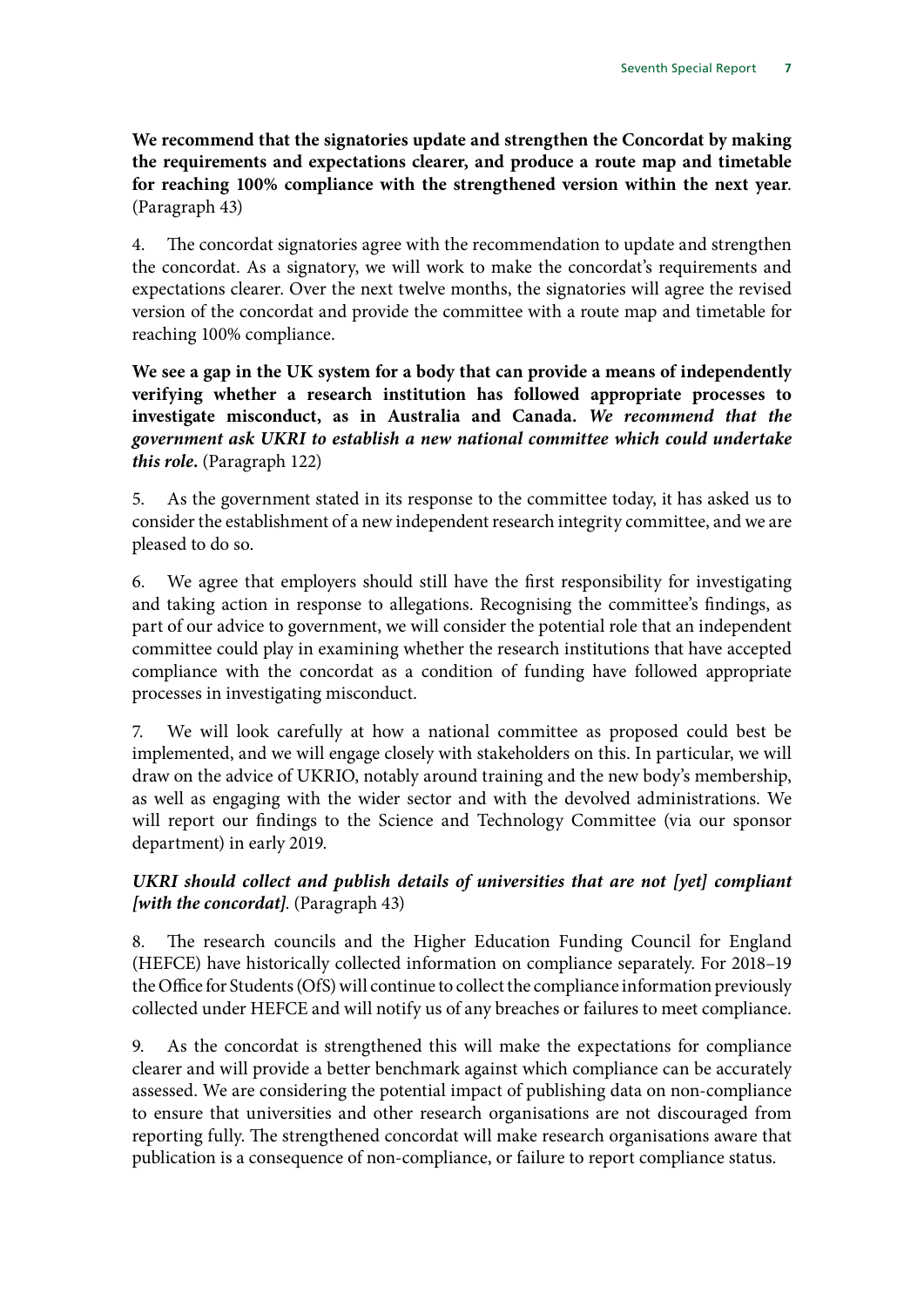10. While the committee's recommendation is that we collect and publish information on compliance with the concordat, and whilst we agree that transparency is a key feature of a healthy research integrity system, UKRI can only require information from the organisations that we fund. We note the Committee's recommendation that this might be a role for a new national research integrity body.

### *The Government should ask UKRI to consider how [hiding misconduct though nondisclosure agreements] can be effectively banned by institutions receiving public funds, and statements to this effect should be included in a strengthened concordat*. (Paragraph 101)

11. On the basis of legal advice we do not believe we could impose a ban on non-disclosure agreements (NDAs) allegedly hiding research misconduct. We agree in principle that NDAs should not be used to hide misconduct, but we recognise there are many circumstances in which a NDA has a legitimate use, for instance in protecting intellectual property. With fellow signatories to the concordat we will explore a statement that would strongly discourage the inappropriate use of NDAs within the sector.

## *We recommend that employers, funders and publishers of research work together to agree a protocol for information sharing on researchers involved in research integrity problems in a way that meets employment protection legislation. Commitments in this vein could form part of a tightened Concordat*. (Paragraph 106)

12. We appreciate that this is a legally complex area. On the basis of legal advice, we would highlight that the creation, use and supply of similar standing lists which include personal data for the purpose of vetting individuals according to past actual or alleged behaviours could amount to unlawful 'blacklisting' under current legislation. These sorts of lists are also very likely to breach data protection legislation unless the processing of the relevant personal data is clearly lawful, fair and transparent within the meaning of the General Data Protection Regulation and the Data Protection Act 2018. In principle, compiling and sharing a list of researchers implicated in misconduct cases where the clear purpose is to use the personal data to vet individuals and potentially exclude them from future employment or funding opportunities would appear unlikely to be lawful. However, we believe all employers should be rigorous in taking up references as part of the recruitment process and that current employers should disclose such information in a way that complies with privacy and data protection regulations.

## *UKRI [should] commission research to understand the effects of incentives in the research system on researcher behaviour and assess where adjustments or counterbalances may be needed to support research integrity*. (Paragraph 58)

13. We agree with this recommendation and will commission research to evaluate the effects of incentives in the research system on researcher behaviour and to identify options and approaches for adjustments or counterbalances needed to support research integrity. The outcomes of this work will inform our policies and approaches to research integrity.

*We recommend that UKRI assess whether suitable training is being provided in line with current requirements and report back to us on its findings. UKRI should also consider further the case for centralised provision of training on research integrity, or standards that could be set*. (Paragraph 67)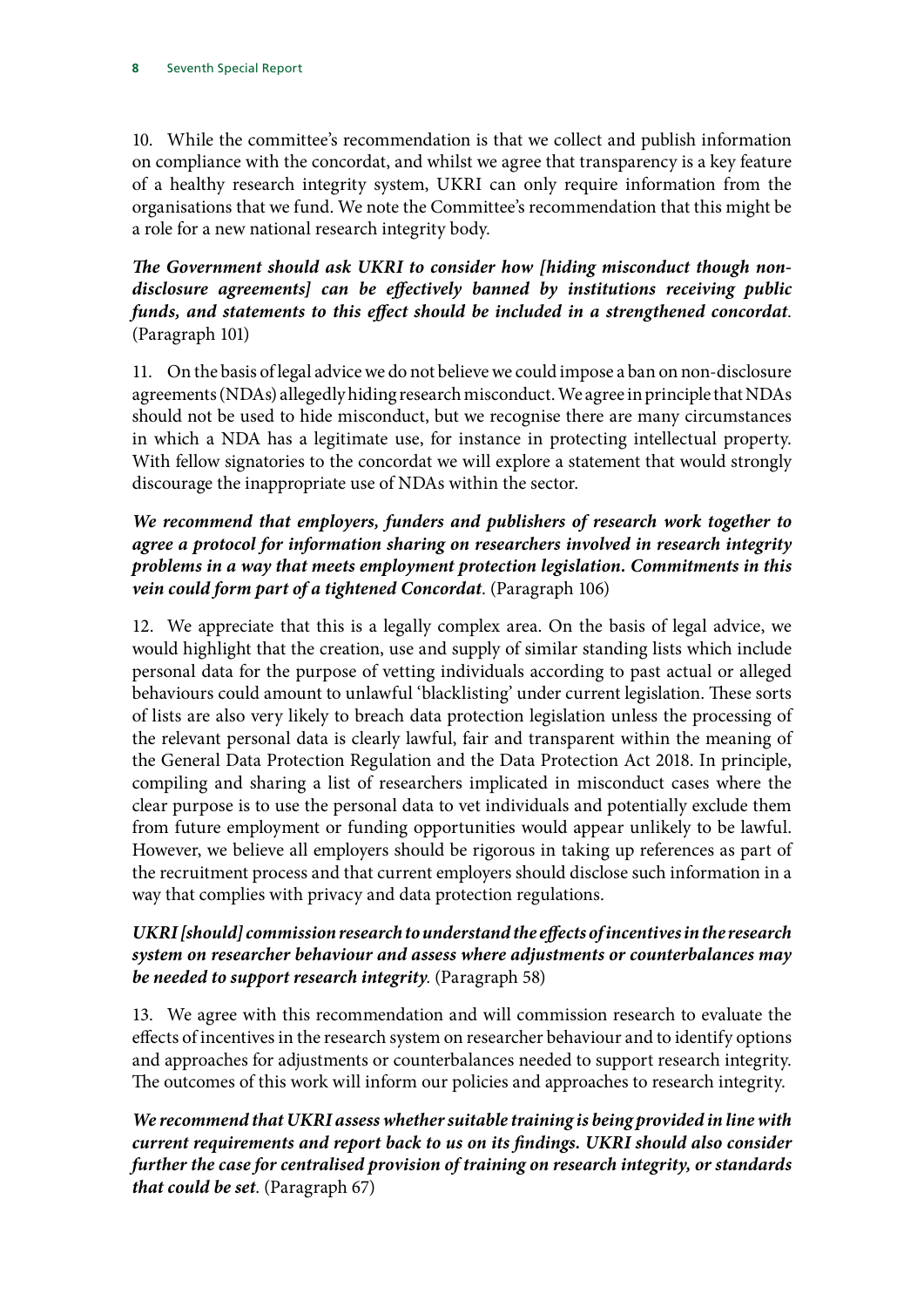14. We are strongly committed to ensuring that the postgraduate investments we fund include high quality training in research integrity. Therefore, we will undertake a further assessment of the training provided through our doctoral training investments, and consider the case for further training or standards as part of our work on a UKRI Research and Innovation Talent Strategy.

15. As indicated in the committee's report the current Research Councils UK Statement of Expectations for Postgraduate Training includes the following:

- Students should receive training in the principles of good research conduct in their discipline, and understand how to comply with relevant ethical, legal and professional frameworks.
- Students should be provided with training to identify and challenge unintentional bias as appropriate to their studies.
- Students should receive training in experimental design and statistics appropriate to their disciplines and in the importance of ensuring research results are robust and reproducible.

16. Working with UKRIO, UUK and other key organisations we will assess how we can ensure that training in research integrity is world leading by exploring the development and provision of best practice training programmes in research integrity for researchers at every stage of their career, as appropriate for different disciplines. However, given the breadth of our investments in doctoral training (including disciplinary breadth), we believe that greater impact can be achieved by promoting the use of high quality training within each of our current investments rather than by centralising or standardising the provision of this training itself.

## *We recommend that UKRI consider how best to encourage research teams to engage with statisticians as part of their rese***arch, and how best to improve the statistical competencies of researchers in general**. (Paragraph 68)

17. We recognise that statistical expertise is vital to research and that there is an ongoing need to develop the statistical competencies of researchers. Our peer review system is central to ensuring that the teams that are the recipients of funding have the right skills, including statistical skills. The creation of UKRI provides key opportunities to share best practice and to build upon existing provision by working with our partners, including the Royal Statistical Society.

18. We support a wide range of statistical and related training through our doctoral programmes and through the continuous professional development of researchers. At doctoral level we expect a suitable level of statistical and related training relevant to the discipline and project. Statistical and quantitative skills are a priority area, with additional training investment at doctoral level and at other career stages as relevant. Some examples are below:

**Centres for Doctoral Training (CDTs)**. UKRI's councils<sup>1</sup> currently support over 150 CDTs, many of which are highly multidisciplinary and provide training in quantitative skills. These include:

1 A full list of UKRI's councils is available at: [www.ukri.org/about-us/our-councils](http://www.ukri.org/about-us/our-councils)